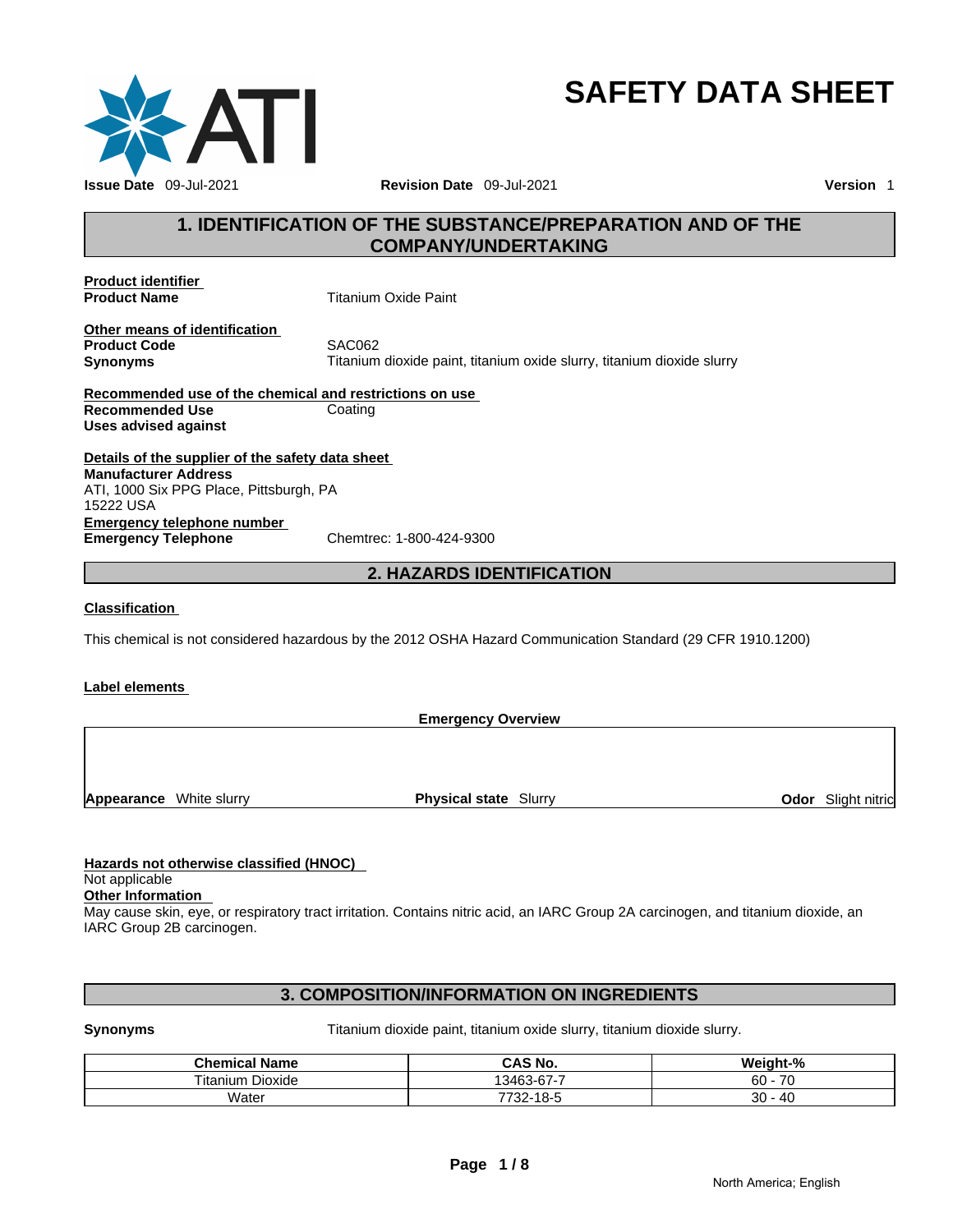| .<br>Λŀ<br>acıc<br>ш<br>NI.                |            | <b></b><br>ິ |
|--------------------------------------------|------------|--------------|
| $\sim$<br>ا - - - - -<br>oniun<br>$\cdots$ | nnr<br>. . | v.c          |

**4. FIRST AID MEASURES** 

|                                                             | 7. LINJI AID MLAJUNLJ                                                                                         |  |  |
|-------------------------------------------------------------|---------------------------------------------------------------------------------------------------------------|--|--|
| <b>First aid measures</b>                                   |                                                                                                               |  |  |
| Eye contact                                                 | In case of contact with eyes, rinse immediately. If eye irritation persists: Get medical<br>advice/attention. |  |  |
| <b>Skin Contact</b>                                         | Wash off immediately with soap and plenty of water.                                                           |  |  |
| <b>Inhalation</b>                                           | Get medical attention immediately if symptoms occur.                                                          |  |  |
| Ingestion                                                   | IF SWALLOWED. Call a POISON CENTER or doctor/physician if you feel unwell.                                    |  |  |
| Most important symptoms and effects, both acute and delayed |                                                                                                               |  |  |
| <b>Symptoms</b>                                             | May cause skin, eye, or respiratory tract irritation.                                                         |  |  |
|                                                             | Indication of any immediate medical attention and special treatment needed                                    |  |  |
| Note to physicians                                          | Treat symptomatically.                                                                                        |  |  |

#### **5. FIRE-FIGHTING MEASURES**

#### **Suitable extinguishing media**

Non-combustible.

**Unsuitable extinguishing media** Non-combustible.

### **Specific hazards arising from the chemical**

Non-combustible.

**Hazardous combustion products** Titanium dioxide an IARC Group 2B carcinogen.

**Explosion data Sensitivity to Mechanical Impact** None. **Sensitivity to Static Discharge** None.

#### **Protective equipment and precautions for firefighters**

Firefighters should wear self-contained breathing apparatus and full firefighting turnout gear.

#### **6. ACCIDENTAL RELEASE MEASURES**

| Personal precautions, protective equipment and emergency procedures |                                                         |  |  |
|---------------------------------------------------------------------|---------------------------------------------------------|--|--|
| <b>Personal precautions</b>                                         | Use personal protective equipment as required.          |  |  |
| For emergency responders                                            | Use personal protective equipment as required.          |  |  |
| <b>Environmental precautions</b>                                    |                                                         |  |  |
| <b>Environmental precautions</b>                                    | Collect spillage to prevent release to the environment. |  |  |
| Methods and material for containment and cleaning up                |                                                         |  |  |
| <b>Methods for containment</b>                                      | Prevent further leakage or spillage if safe to do so.   |  |  |
| Methods for cleaning up                                             | Collect spillage.                                       |  |  |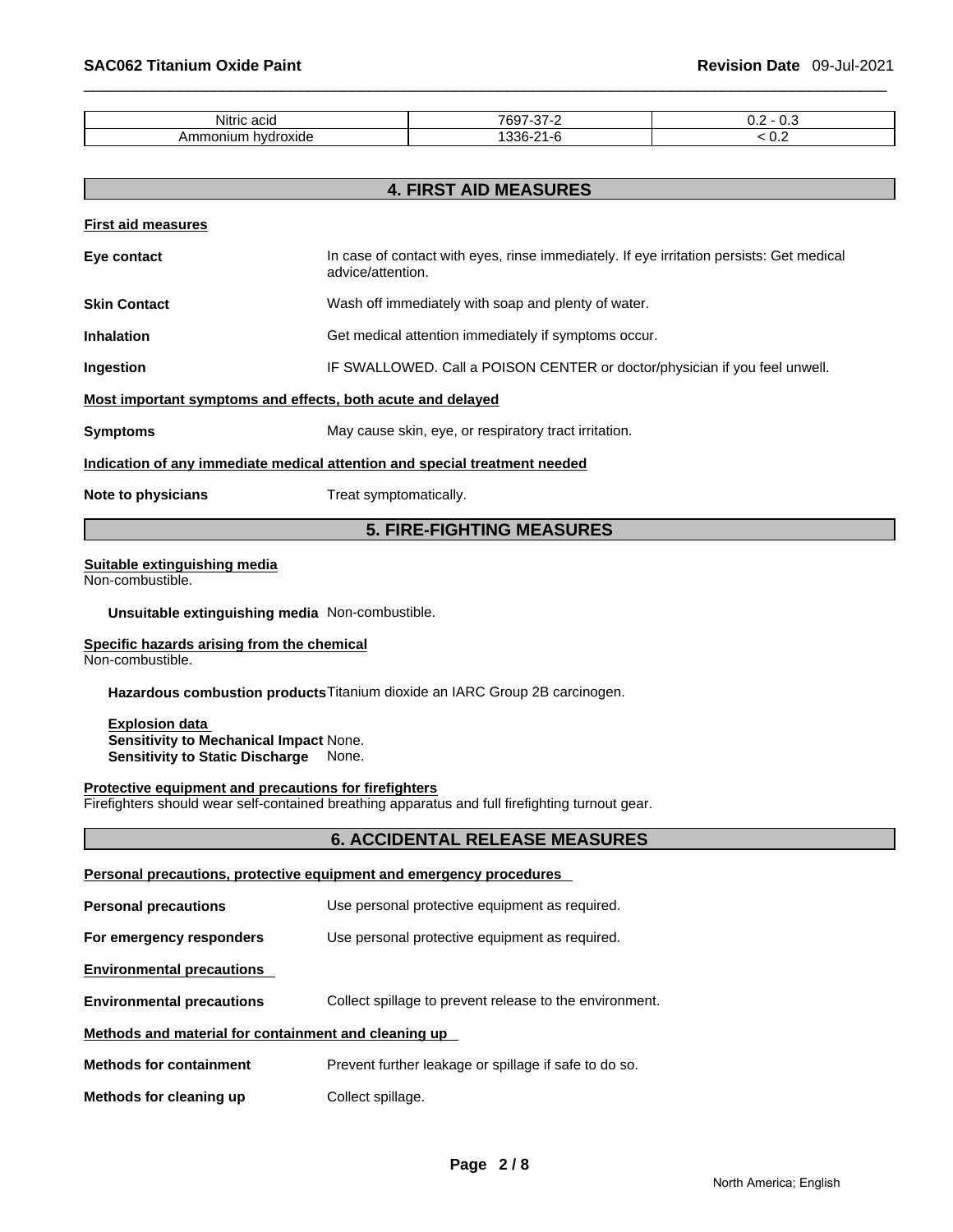#### **7. HANDLING AND STORAGE**

#### **Precautions for safe handling**

**Advice on safe handling** Handle in accordance with good industrial hygiene and safety practice.

#### **Conditions for safe storage, including any incompatibilities**

**Storage Conditions** Keep/store only in original container. Keep from freezing.

**Incompatible materials** Metals that react with acids, such as aluminum, magnesium, zinc.

#### **8. EXPOSURE CONTROLS/PERSONAL PROTECTION**

#### **Control parameters**

| <b>Chemical Name</b>    | <b>ACGIH TLV</b>         | <b>OSHA PEL</b>                      |
|-------------------------|--------------------------|--------------------------------------|
| <b>Titanium Dioxide</b> | TWA: $10 \text{ mg/m}^3$ | TWA: $15 \text{ mg/m}^3$ total dust  |
| 13463-67-7              |                          |                                      |
| Water                   |                          |                                      |
| 7732-18-5               |                          |                                      |
| Nitric acid             | STEL: 4 ppm              | TWA: 2 ppm                           |
| 7697-37-2               | TWA: 2 ppm               | TWA: $5 \text{ mg/m}^3$              |
|                         |                          | (vacated) STEL: 4 ppm                |
|                         |                          | (vacated) STEL: 10 mg/m <sup>3</sup> |
| Ammonium hydroxide      |                          |                                      |
| 1336-21-6               |                          |                                      |

#### **Appropriate engineering controls**

**Engineering Controls Avoid generation of uncontrolled mist.** 

#### **Individual protection measures, such as personal protective equipment**

| <b>Eye/face protection</b>            | If a risk of eye injury or irritation is present, appropriate eye protection is recommended; for<br>example, tight-fitting goggles, foam-lined safety glasses, or other protective equipment that<br>shields the eyes.                                                                                                                                                 |
|---------------------------------------|------------------------------------------------------------------------------------------------------------------------------------------------------------------------------------------------------------------------------------------------------------------------------------------------------------------------------------------------------------------------|
| Skin and body protection              | Wear protective gloves.                                                                                                                                                                                                                                                                                                                                                |
| <b>Respiratory protection</b>         | When gases/mists/vapors are generated and if exposure limits are exceeded or irritation is<br>experienced, proper approved respiratory protection should be worn. Positive-pressure<br>supplied air respirators may be required for high airborne contaminant concentrations.<br>Respiratory protection must be provided in accordance with current local regulations. |
| <b>General Hygiene Considerations</b> | Handle in accordance with good industrial hygiene and safety practice.                                                                                                                                                                                                                                                                                                 |

#### **9. PHYSICAL AND CHEMICAL PROPERTIES**

#### **Information on basic physical and chemical properties**

| <b>Physical state</b><br>Appearance<br>Color                                             | Slurry<br>White slurry<br>white                                   | Odor<br><b>Odor threshold</b>   | Slight nitric<br>$\overline{\phantom{0}}$ |
|------------------------------------------------------------------------------------------|-------------------------------------------------------------------|---------------------------------|-------------------------------------------|
| <b>Property</b><br>pH<br>Melting point / freezing point<br>Boiling point / boiling range | Values<br>$3 - 4$<br>°C<br>32 $\degree$ F<br>0<br>100 °C / 212 °F | Remarks • Method                |                                           |
| <b>Flash point</b><br><b>Evaporation rate</b><br>Flammability (solid, gas)               | $\overline{\phantom{0}}$<br>$\overline{\phantom{0}}$              | Not applicable<br>Not flammable |                                           |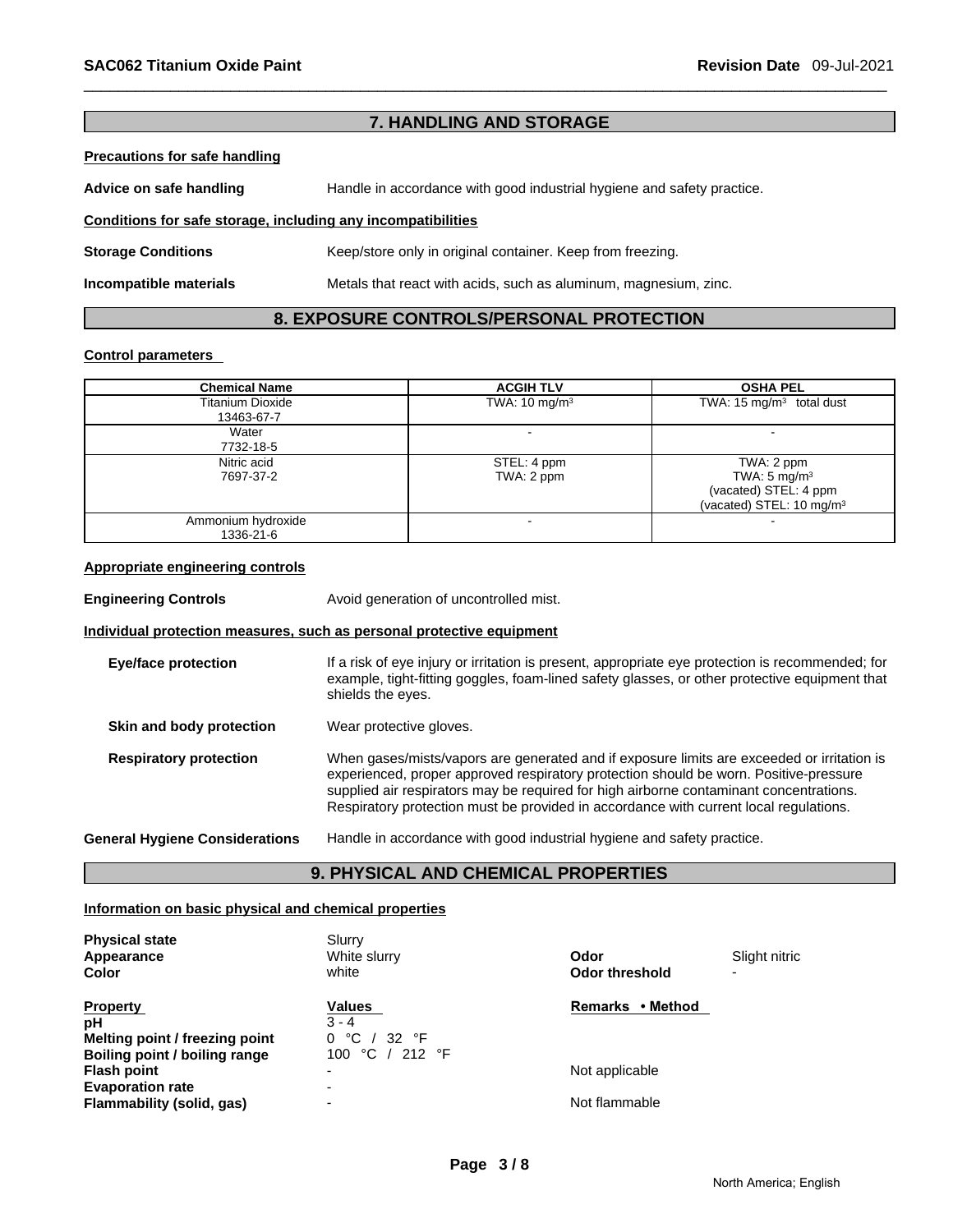| <b>Flammability Limit in Air</b><br><b>Upper flammability limit:</b><br>Lower flammability limit:<br>Vapor pressure<br>Vapor density<br><b>Specific Gravity</b><br><b>Water solubility</b>                                                                  | $\overline{\phantom{a}}$<br>1.8<br>Aqueous slurry |                                  |
|-------------------------------------------------------------------------------------------------------------------------------------------------------------------------------------------------------------------------------------------------------------|---------------------------------------------------|----------------------------------|
| Solubility in other solvents<br><b>Partition coefficient</b><br><b>Autoignition temperature</b><br><b>Decomposition temperature</b><br><b>Kinematic viscosity</b><br><b>Dynamic viscosity</b><br><b>Explosive properties</b><br><b>Oxidizing properties</b> | Not applicable<br>Not applicable                  | Not applicable<br>Not applicable |
| <b>Other Information</b><br>Softening point<br><b>Molecular weight</b><br><b>VOC Content (%)</b><br><b>Density</b><br><b>Bulk density</b>                                                                                                                   | Not applicable<br>15 lb/gal                       |                                  |

### **10. STABILITY AND REACTIVITY**

#### **Reactivity**

Not applicable

#### **Chemical stability**

Stable under normal conditions.

#### **Possibility of Hazardous Reactions**

None under normal processing.

**Hazardous polymerization** Hazardous polymerization does not occur.

#### **Conditions to avoid**

To avoid thermal decomposition, do not overheat.

#### **Incompatible materials**

Metals that react with acids, such as aluminum, magnesium, zinc.

#### **Hazardous Decomposition Products**

Titanium dioxide an IARC Group 2B carcinogen.

#### **11. TOXICOLOGICAL INFORMATION**

#### **Information on likely routes of exposure**

#### **Product Information**

| Chemical Name       | Oral LD50               | <b>Dermal LD50</b> | <b>Inhalation LC50</b> |  |  |  |
|---------------------|-------------------------|--------------------|------------------------|--|--|--|
| Ingestion           | Product not classified. |                    |                        |  |  |  |
| <b>Skin Contact</b> | Product not classified. |                    |                        |  |  |  |
| Eye contact         | Product not classified. |                    |                        |  |  |  |
| <b>Inhalation</b>   | Product not classified. |                    |                        |  |  |  |
|                     |                         |                    |                        |  |  |  |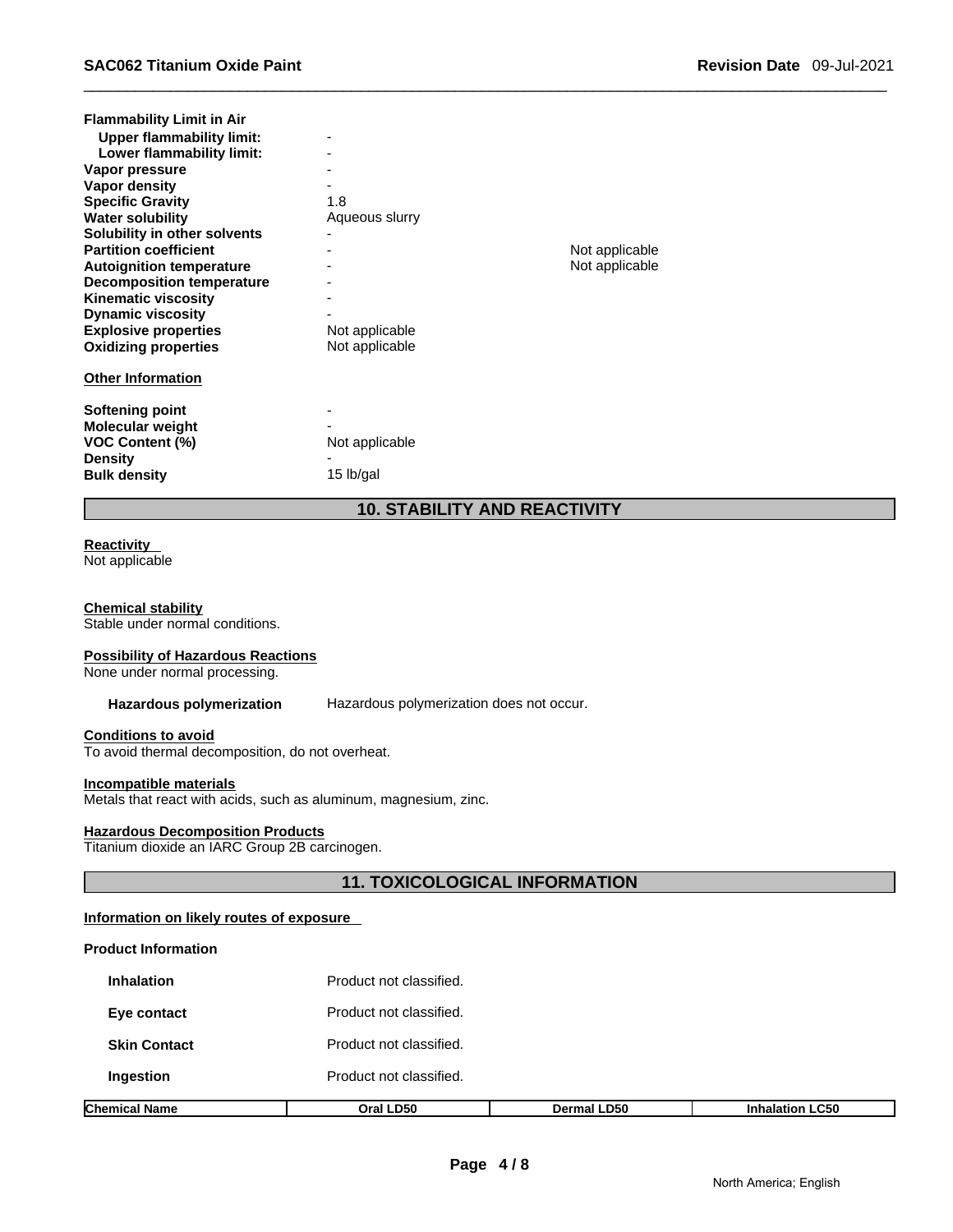| Titanium Dioxide<br>13463-67-7  | >5,000 mg/kg bw | $> 6.82$ mg/L |
|---------------------------------|-----------------|---------------|
| Water<br>7732-18-5              |                 | $-$           |
| Nitric acid<br>7697-37-2        |                 | $> 2.65$ mg/L |
| Ammonium hydroxide<br>1336-21-6 |                 |               |

#### **Information on toxicological effects**

**Symptoms May cause skin, eye, or respiratory tract irritation.** 

#### **Delayed and immediate effects as well as chronic effects from short and long-term exposure**

| <b>Acute toxicity</b>             | Product not classified. |
|-----------------------------------|-------------------------|
| <b>Skin corrosion/irritation</b>  | Product not classified. |
| Serious eye damage/eye irritation | Product not classified. |
| <b>Sensitization</b>              | Product not classified. |
| Germ cell mutagenicity            | Product not classified. |
| Carcinogenicity                   | Product not classified. |

| <b>Chemical Name</b> | <b>ACGIH</b> | <b>IARC</b> | <b>NTP</b> | <b>OSHA</b> |
|----------------------|--------------|-------------|------------|-------------|
| Titanium Dioxide     |              | Group 2B    |            |             |
| 13463-67-7           |              |             |            |             |
| Nitric acid          |              | Group 2A    |            |             |
| 7697-37-2            |              |             |            |             |

| <b>Reproductive toxicity</b>    |  |
|---------------------------------|--|
| <b>STOT - single exposure</b>   |  |
| <b>STOT - repeated exposure</b> |  |
| <b>Target Organ Effects</b>     |  |
| <b>Aspiration hazard</b>        |  |

Product not classified. Product not classified. Product not classified.

Product not classified.

### **12. ECOLOGICAL INFORMATION**

#### **Ecotoxicity**

This product as shipped is not classified for aquatic toxicity.

| <b>Chemical Name</b> | Algae/aquatic plants        | Fish                                                    | <b>Toxicity to</b>           | <b>Crustacea</b>           |
|----------------------|-----------------------------|---------------------------------------------------------|------------------------------|----------------------------|
|                      |                             |                                                         | microorganisms               |                            |
| Titanium Dioxide     | The 72 h EC50 of titanium   | The 96h LC50s values of                                 | The 3 h EC50 of titanium     | The 48 h LC50 of titanium  |
| 13463-67-7           | dioxide to                  | titanium dioxide range from                             | dioxide for activated sludge | dioxide to Daphnia magna   |
|                      | Pseudokirchnerella          | greater than 100 mg TiO2/L                              | were greater than 1000       | was greater than 100 mg of |
|                      | subcapitata was 61 mg of    | for Oncorhynchus mykiss to                              | $mg/L$ .                     | <b>TiO2/L.</b>             |
|                      | TiO <sub>2</sub> /L.        | greater than 1000 mg TiO2/L                             |                              |                            |
|                      |                             | for Pimephales promelas                                 |                              |                            |
| Water                |                             |                                                         |                              |                            |
| 7732-18-5            |                             |                                                         |                              |                            |
| Nitric acid          |                             | The 10 d EC50 of Potassium The 96 h LC50 of Nitric acid | The 3 h NOEC of Sodium       | The 24 h EC50 of Sodium    |
| 7697-37-2            | nitrate to benthic diatoms  | to Oncorhynchus mykiss                                  | nitrate for activated sludge | nitrate to Daphnia magna   |
|                      | was greater than 1700 mg/L. | was 6000 mg/L.                                          | was greater than 1,000       | was 8609 mg/L.             |
|                      |                             |                                                         | mg/L.                        |                            |
| Ammonium hydroxide   | The 18d EC50 of             | The 96 h LC50 of                                        |                              | The 48-hr LC50 for Daphnia |
| 1336-21-6            | Ammonium sulphate to        | Ammonium sulphate to                                    |                              | magna exposed to           |
|                      | Chiarella vulgaris was 2700 | Oncorhynchus gorbuscha                                  |                              | Ammonium chloride was 101  |
|                      | mg/L.                       | was 0.068 mg/L of ammonia.                              |                              | mg/L of ammonia.           |

#### **Persistence and degradability**

# **Page 5 / 8 Bioaccumulation**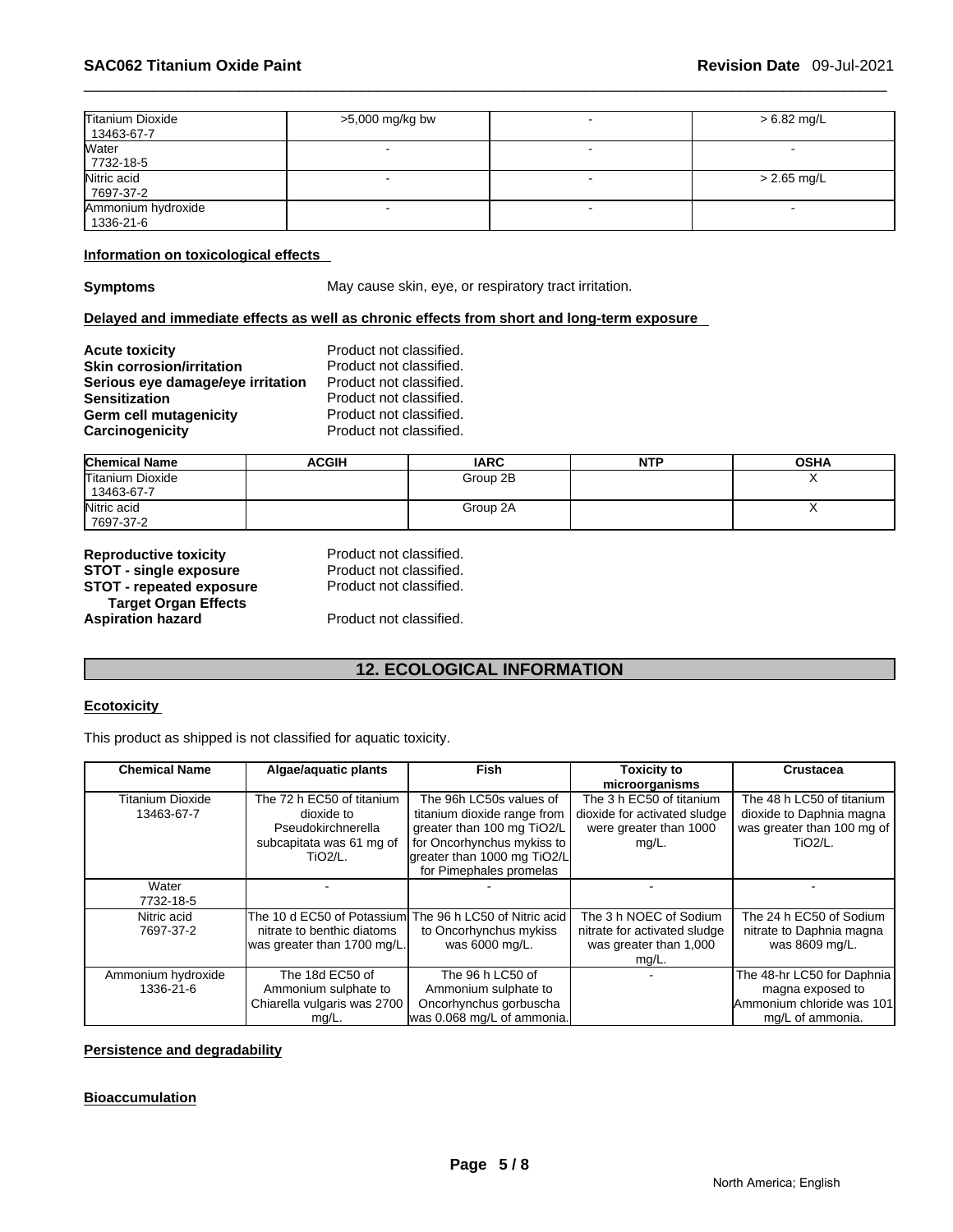#### **Mobility**

**Other adverse effects** 

|                           | <b>13. DISPOSAL CONSIDERATIONS</b>                                                                     |
|---------------------------|--------------------------------------------------------------------------------------------------------|
| Waste treatment methods   |                                                                                                        |
| <b>Disposal of wastes</b> | Disposal should be in accordance with applicable regional, national and local laws and<br>regulations. |
| Contaminated packaging    | Disposal should be in accordance with applicable regional, national and local laws and<br>regulations. |

#### **14. TRANSPORT INFORMATION**

**DOT** Not regulated

#### **15. REGULATORY INFORMATION**

| <b>International Inventories</b> |          |
|----------------------------------|----------|
| TSCA                             | Complies |
| <b>DSL/NDSL</b>                  | Complies |
| <b>EINECS/ELINCS</b>             | Complies |
| <b>ENCS</b>                      | Complies |
| <b>IECSC</b>                     | Complies |
| <b>KECL</b>                      | Complies |
| <b>PICCS</b>                     | Complies |
| <b>AICS</b>                      | Complies |

 **Legend:** 

 **TSCA** - United States Toxic Substances Control Act Section 8(b) Inventory

 **DSL/NDSL** - Canadian Domestic Substances List/Non-Domestic Substances List

 **EINECS/ELINCS** - European Inventory of Existing Chemical Substances/European List of Notified Chemical Substances

 **ENCS** - Japan Existing and New Chemical Substances

 **IECSC** - China Inventory of Existing Chemical Substances

 **KECL** - Korean Existing and Evaluated Chemical Substances

 **PICCS** - Philippines Inventory of Chemicals and Chemical Substances

 **AICS** - Australian Inventory of Chemical Substances

#### **US Federal Regulations**

#### **SARA 313**

Section 313 of Title III of the Superfund Amendments and Reauthorization Act of 1986 (SARA). This product contains a chemical or chemicals which are subject to the reporting requirements of the Act and Title 40 of the Code of Federal Regulations, Part 372

| <b>Chemical Name</b>                      | .<br>i No.<br>uno                    | Weiaht-%                  | d Values %<br>-949<br><b>SARA</b><br>Threshold<br>- 313 |
|-------------------------------------------|--------------------------------------|---------------------------|---------------------------------------------------------|
| Nitric acio<br>7697-37-2<br>$\sim$        | $\sim$<br>7697<br>$\sim$<br>- 31 - 4 | $\sim$<br>ົ<br>v.J<br>v.z | ن ،                                                     |
| 1336-21-6<br>hvdroxide<br><b>Ammonium</b> | 1336-<br>$\sim$<br>سوا ہے۔           | ◡.∠                       | ن. ا                                                    |

| SARA 311/312 Hazard Categories    |    |
|-----------------------------------|----|
| Acute health hazard               | N٥ |
| <b>Chronic Health Hazard</b>      | N٥ |
| Fire hazard                       | N٥ |
| Sudden release of pressure hazard | N٥ |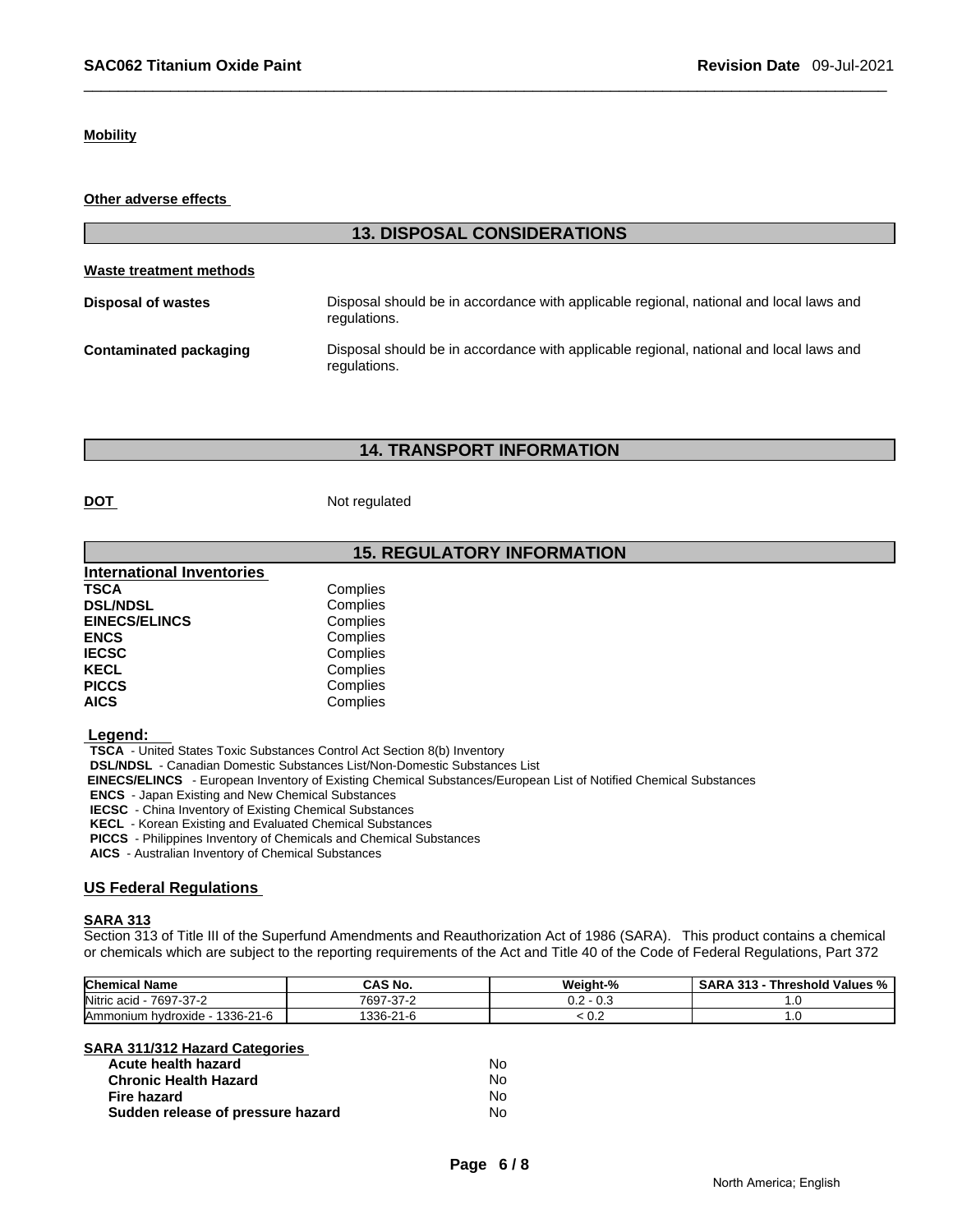#### **Reactive Hazard** No

#### **CWA (Clean Water Act)**

This product contains the following substances which are regulated pollutants pursuant to the Clean Water Act (40 CFR 122.21 and 40 CFR 122.42)

| <b>Chemical Name</b>            | <b>CWA - Reportable</b><br>Quantities | <b>CWA - Toxic Pollutants</b> | <b>CWA - Priority Pollutants</b> | <b>CWA - Hazardous</b><br><b>Substances</b> |
|---------------------------------|---------------------------------------|-------------------------------|----------------------------------|---------------------------------------------|
| Nitric acid<br>7697-37-2        | 1000 lb                               |                               |                                  |                                             |
| Ammonium hydroxide<br>1336-21-6 | 1000 lb                               |                               |                                  |                                             |

#### **CERCLA**

This material, as supplied, contains one or more substances regulated as a hazardous substance under the Comprehensive Environmental Response Compensation and Liability Act (CERCLA) (40 CFR 302)

| <b>Chemical Name</b>            | <b>Hazardous Substances RQs</b> |
|---------------------------------|---------------------------------|
| Nitric acid<br>7697-37-2        | 1000 lb                         |
| Ammonium hydroxide<br>1336-21-6 | 1000 lb                         |

#### **US State Regulations**

#### **California Proposition 65**

This product contains the Proposition 65 chemicals listed below. Proposition 65 warning label available at ATImetals.com.

| Name<br><b>The contract of the State State State 2000</b><br>Cnemical | - 126<br>. 65<br>'roposition<br>California |
|-----------------------------------------------------------------------|--------------------------------------------|
| 13463-67-7<br>⊃ioxide ·<br>itanium                                    | Carcınoqer                                 |

#### **U.S. State Right-to-Know Regulations**

| <b>Chemical Name</b>    | <b>New Jersey</b> | <b>Massachusetts</b> | Pennsylvania |
|-------------------------|-------------------|----------------------|--------------|
| <b>Titanium Dioxide</b> |                   |                      |              |
| 13463-67-7              |                   |                      |              |
| Water                   |                   |                      |              |
| 7732-18-5               |                   |                      |              |
| Nitric acid             |                   |                      |              |
| 7697-37-2               |                   |                      |              |
| Ammonium hydroxide      |                   |                      |              |
| 1336-21-6               |                   |                      |              |

#### **U.S. EPA Label Information**

**EPA Pesticide Registration Number** Not applicable

| <b>16. OTHER INFORMATION</b> |                         |                       |  |                    |                                                     |
|------------------------------|-------------------------|-----------------------|--|--------------------|-----------------------------------------------------|
| <b>NFPA</b>                  | Health hazards 0        | <b>Flammability</b> 0 |  | Instability 0      | <b>Physical and Chemical</b><br><b>Properties -</b> |
| <b>HMIS</b>                  | <b>Health hazards</b> 1 | <b>Flammability</b> 0 |  | Physical hazards 0 | Personal protection X                               |
| <b>Prepared By</b>           |                         |                       |  |                    |                                                     |
| <b>Issue Date</b>            | 09-Jul-2021             |                       |  |                    |                                                     |
| <b>Revision Date</b>         | 09-Jul-2021             |                       |  |                    |                                                     |
| <b>Revision Note</b>         |                         |                       |  |                    |                                                     |
| Updated to comply with GHS   |                         |                       |  |                    |                                                     |
| Note:                        |                         |                       |  |                    |                                                     |
| ____<br>.                    | .<br>.                  |                       |  |                    |                                                     |

**The information provided in this safety data sheet is correct to the best of our knowledge, information and belief at the date of its publication. The information given is designed only as a guidance for safe handling, use, processing, storage, transportation, disposal and release and is not to be considered a warranty or quality specification. The information relates only to the specific material designated and may not be valid for such material used in combination with any other materials or in any process, unless specified in the text.**